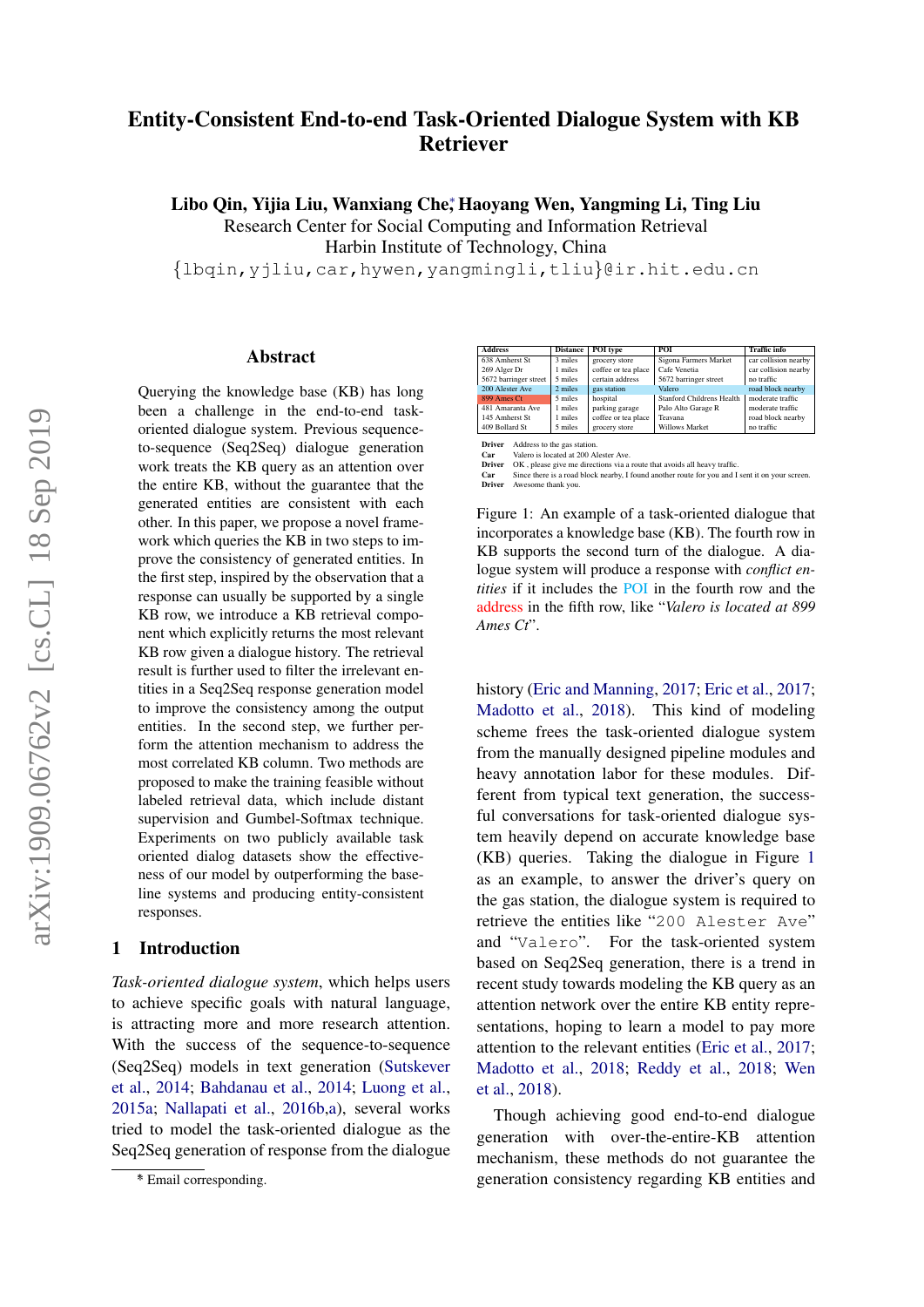sometimes yield responses with conflict entities, like "*Valero is located at 899 Ames Ct*" for the gas station query (as shown in Figure [1\)](#page-0-0). In fact, the correct address for *Valero* is *200 Alester Ave*. A consistent response is relatively easy to achieve for the conventional pipeline systems because they query the KB by issuing API calls [\(Bordes](#page-8-8) [and Weston,](#page-8-8) [2017;](#page-8-8) [Wen et al.,](#page-9-2) [2017b](#page-9-2)[,a\)](#page-9-3), and the returned entities, which typically come from a single KB row, are consistently related to the object (like the "gas station") that serves the user's request. This indicates that *a response can usually be supported by a single KB row*. It's promising to incorporate such observation into the Seq2Seq dialogue generation model, since it encourages KB relevant generation and avoids the model from producing responses with conflict entities.

To achieve entity-consistent generation in the Seq2Seq task-oriented dialogue system, we propose a novel framework which query the KB in two steps. In the first step, we introduce a retrieval module — KB-retriever to explicitly query the KB. Inspired by the observation that a single KB row usually supports a response, given the dialogue history and a set of KB rows, the KB-retriever uses a memory network [\(Sukhbaatar](#page-9-4) [et al.,](#page-9-4) [2015\)](#page-9-4) to select the most relevant row. The retrieval result is then fed into a Seq2Seq dialogue generation model to filter the irrelevant KB entities and improve the consistency within the generated entities. In the second step, we further perform attention mechanism to address the most correlated KB column. Finally, we adopt the copy mechanism to incorporate the retrieved KB entity.

Since dialogue dataset is not typically annotated with the retrieval results, training the KB-retriever is non-trivial. To make the training feasible, we propose two methods: 1) we use a set of heuristics to derive the training data and train the retriever in a distant supervised fashion; 2) we use Gumbel-Softmax [\(Jang et al.,](#page-8-9) [2017\)](#page-8-9) as an approximation of the non-differentiable selecting process and train the retriever along with the Seq2Seq dialogue generation model. Experiments on two publicly available datasets (Camrest [\(Wen et al.,](#page-9-2) [2017b\)](#page-9-2) and InCar Assistant [\(Eric et al.,](#page-8-5) [2017\)](#page-8-5)) confirm the effectiveness of the KB-retriever. Both the retrievers trained with distant-supervision and Gumbel-Softmax technique outperform the compared systems in the automatic and human evaluations. Analysis empirically verifies our assumption that more than 80% responses in the dataset can be supported by a single KB row and better retrieval results lead to better task-oriented dialogue generation performance.

# 2 Definition

In this section, we will describe the input and output of the end-to-end task-oriented dialogue system, and the definition of Seq2Seq task-oriented dialogue generation.

# 2.1 Dialogue History

Given a dialogue between a user  $(u)$  and a system  $(s)$ , we follow [Eric et al.](#page-8-5)  $(2017)$  and represent the k-turned *dialogue utterances* as  $\{(u_1, s_1), (u_2, s_2), ..., (u_k, s_k)\}\.$  At the i<sup>th</sup> turn of the dialogue, we aggregate dialogue context which consists of the tokens of  $(u_1, s_1, ..., s_{i-1}, u_i)$  and use  $\mathbf{x} = (x_1, x_2, ..., x_m)$  to denote the whole *dialogue history* word by word, where m is the number of tokens in the dialogue history.

# 2.2 Knowledge Base

In this paper, we assume to have the access to a relational-database-like KB B, which consists of  $|\mathcal{R}|$  rows and  $|\mathcal{C}|$  columns. The value of entity in the j<sup>th</sup> row and the i<sup>th</sup> column is noted as  $v_{j,i}$ .

# 2.3 Seq2Seq Dialogue Generation

We define the Seq2Seq task-oriented dialogue generation as finding the most likely response y according to the input dialogue history x and KB B. Formally, the probability of a response is defined as

$$
p(\mathbf{y} | \mathbf{x}, B) = \prod_{t=1}^{n} p(y_t | y_1, ..., y_{t-1}, \mathbf{x}, B),
$$

where  $y_t$  represents an output token.

#### 3 Our Framework

In this section, we describe our framework for end-to-end task-oriented dialogues. The architecture of our framework is demonstrated in Figure [2,](#page-2-0) which consists of two major components including an memory network-based retriever and the seq2seq dialogue generation with KB Retriever. Our framework first uses the KB-retriever to select the most relevant KB row and further filter the irrelevant entities in a Seq2Seq response generation model to improve the consistency among the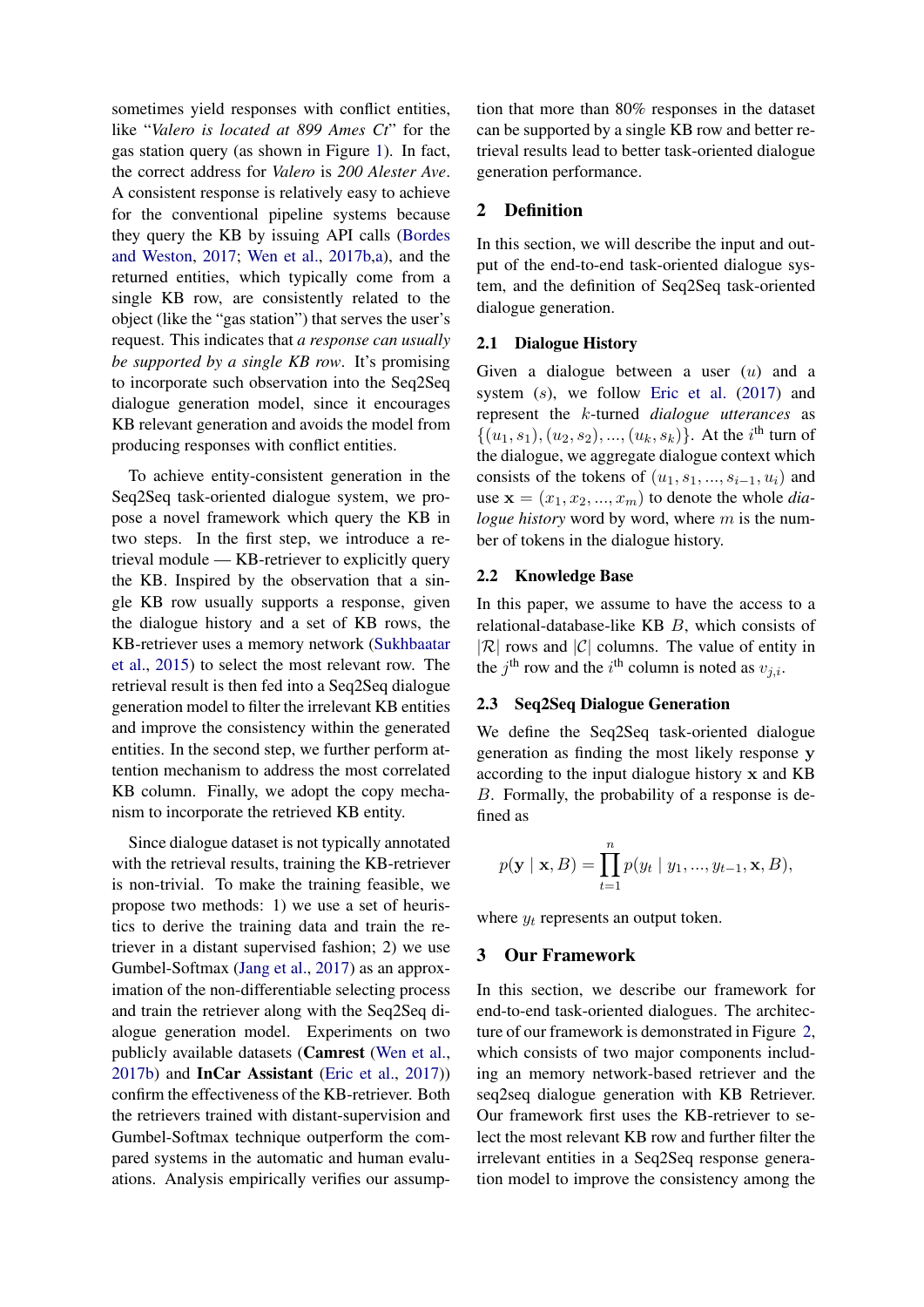<span id="page-2-0"></span>

Figure 2: The workflow of our Seq2Seq task-oriented dialogue generation model with KB-retriever. For simplification, we draw the single-hop memory network instead of the multiple-hop one we use in our model.

output entities. While in decoding, we further perform the attention mechanism to choose the most probable KB column. We will present the details of our framework in the following sections.

history as

$$
\mathbf{u}_i^t = W_2 \, \tanh(W_1 \, [\mathbf{h}_i, \tilde{\mathbf{h}}_t]),
$$

$$
\mathbf{a}_i^t = \text{softmax}(\mathbf{u}_i^t),
$$

$$
\tilde{\mathbf{h}}_t' = \sum_{i=1}^m \mathbf{a}_i^t \cdot \mathbf{h}_i.
$$

#### 3.1 Encoder

In our encoder, we adopt the bidirectional LSTM [\(Hochreiter and Schmidhuber,](#page-8-10) [1997,](#page-8-10) BiLSTM) to encode the dialogue history x, which captures temporal relationships within the sequence. The encoder first map the tokens in x to vectors with embedding function  $\phi^{\text{emb}}$ , and then the BiLSTM read the vector forwardly and backwardly to produce context-sensitive hidden states  $(h_1, h_2, ..., h_m)$  by repeatedly applying the recurrence  $\mathbf{h}_i = \text{BiLSTM} \left( \phi^{\text{emb}} \left( x_i \right), \mathbf{h}_{i-1} \right)$ .

#### <span id="page-2-1"></span>3.2 Vanilla Attention-based Decoder

Here, we follow [Eric et al.](#page-8-5) [\(2017\)](#page-8-5) to adopt the attention-based decoder to generation the response word by word. LSTM is also used to represent the partially generated output sequence  $(y_1, y_2, ..., y_{t-1})$  as  $(\tilde{\bf h}_1, \tilde{\bf h}_2, ..., \tilde{\bf h}_t)$ . For the generation of next token  $y_t$ , their model first calculates an attentive representation  $\tilde{h}'_t$  of the dialogue

Then, the concatenation of the hidden representation of the partially outputted sequence  $\tilde{h}_t$  and the attentive dialogue history representation  $\tilde{\mathbf{h}}_t$  are projected to the vocabulary space  $V$  by  $U$  as

$$
\mathbf{o}_t = U\; [\tilde{\mathbf{h}}_t, \tilde{\mathbf{h}}_t'],
$$

to calculate the score (logit) for the next token generation. The probability of next token  $y_t$  is finally calculated as

$$
p(y_t | y_1, ..., y_{t-1}, \mathbf{x}, B) = \text{softmax}(\mathbf{o}_t).
$$

#### 3.3 Entity-Consistency Augmented Decoder

As shown in section [3.2,](#page-2-1) we can see that the generation of tokens are just based on the dialogue history attention, which makes the model ignorant to the KB entities. In this section, we present how to query the KB explicitly in two steps for improving the entity consistence, which first adopt the KBretriever to select the most relevant KB row and the generation of KB entities from the entitiesaugmented decoder is constrained to the entities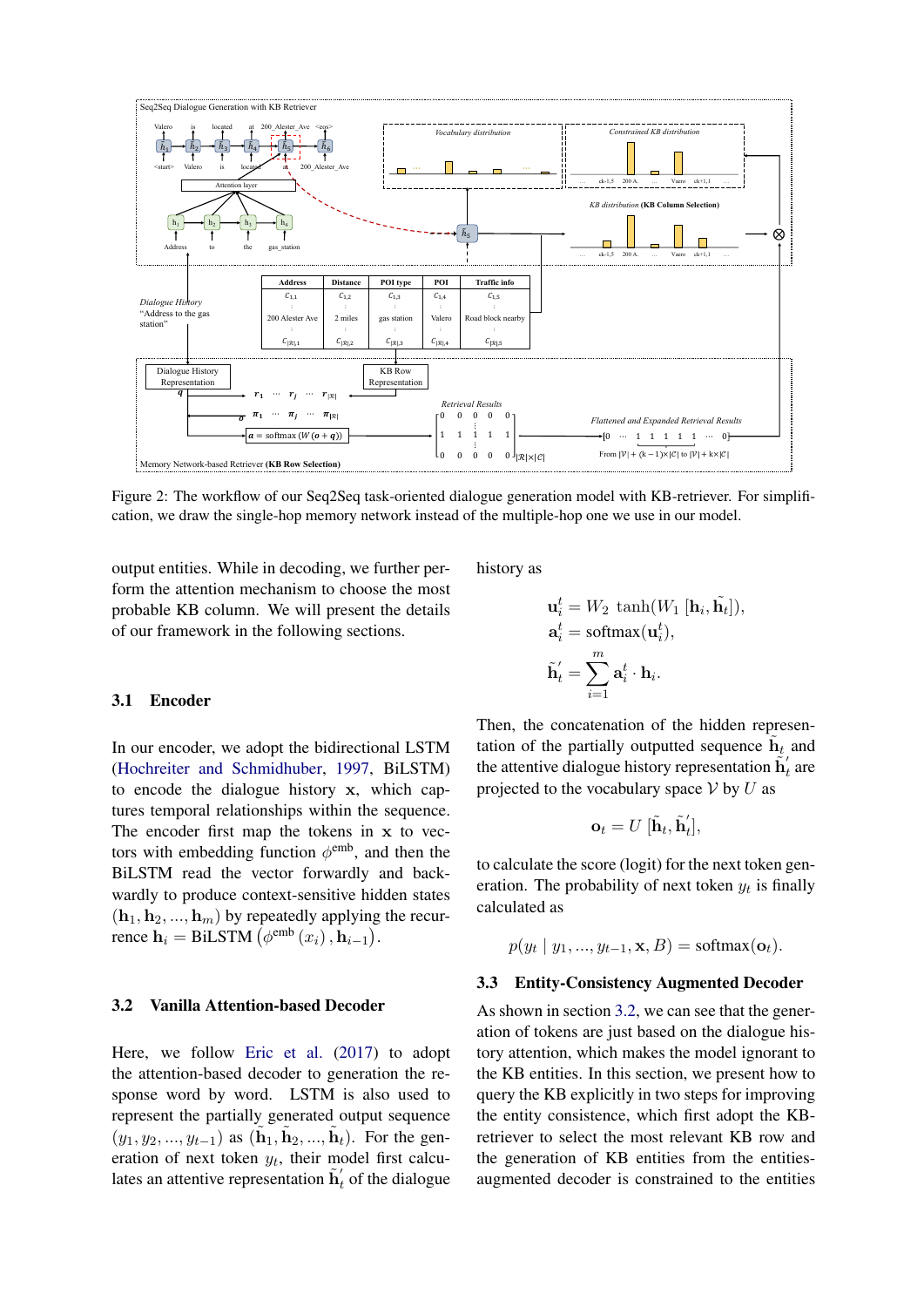within the most probable row, thus improve the entity generation consistency. Next, we perform the column attention to select the most probable KB column. Finally, we show how to use the copy mechanism to incorporate the retrieved entity while decoding.

# <span id="page-3-0"></span>3.3.1 KB Row Selection

In our framework, our KB-retriever takes the dialogue history and KB rows as inputs and selects the most relevant row. This selection process resembles the task of selecting one word from the inputs to answer questions [\(Sukhbaatar et al.,](#page-9-4) [2015\)](#page-9-4), and we use a memory network to model this process. In the following sections, we will first describe how to represent the inputs, then we will talk about our memory network-based retriever

Dialogue History Representation: We encode the dialogue history by adopting the neural bagof-words (BoW) followed the original paper [\(Sukhbaatar et al.,](#page-9-4) [2015\)](#page-9-4). Each token in the dialogue history is mapped into a vector by another embedding function  $\phi^{\text{emb}'}(x)$  and the dialogue history representation q is computed as the sum of these vectors:  $\mathbf{q} = \sum_{i=1}^{\overline{m}} \phi^{\text{emb}^f}(x_i)$ .

KB Row Representation: In this section, we describe how to encode the KB row. Each KB cell is represented as the cell value  $v$  embedding as  $\mathbf{c}_{j,k} = \phi^{\text{value}}(v_{j,k})$ , and the neural BoW is also used to represent a KB row  $\mathbf{r}_j$  as  $\mathbf{r}_j = \sum_{k=1}^{|C|} \mathbf{c}_{j,k}$ .

Memory Network-Based Retriever: We model the KB retrieval process as selecting the row that most-likely supports the response generation. Memory network [\(Sukhbaatar et al.,](#page-9-4) [2015\)](#page-9-4) has shown to be effective to model this kind of selection. For a  $n$ -hop memory network, the model keeps a set of input matrices  $\{R^1, R^2, ..., R^{n+1}\}$ , where each  $R^i$  is a stack of  $|\mathcal{R}|$  inputs  $(\mathbf{r}_1^i, \mathbf{r}_2^i, ..., \mathbf{r}_{|\mathcal{R}|}^i)$ . The model also keeps query  $q^1$  as the input. A single hop memory network computes the probability  $a_i$  of selecting the  $j<sup>th</sup>$  input as

$$
\pi^{1} = \text{softmax}((\mathbf{q}^{1})^{T} R^{1}),
$$

$$
\mathbf{o}^{1} = \sum_{i} \pi_{i}^{1} \mathbf{r}_{i}^{2},
$$

$$
\mathbf{a} = \text{softmax}(W^{\text{mem}} (\mathbf{o}^{1} + \mathbf{q}^{1})).
$$

For the multi-hop cases, layers of single hop memory network are stacked and the query of the  $(i + 1)$ <sup>th</sup> layer network is computed as

$$
\mathbf{q}^{i+1} = \mathbf{q}^i + \mathbf{o}^i,
$$

and the output of the last layer is used as the output of the whole network. For more details about memory network, please refer to the original paper [\(Sukhbaatar et al.,](#page-9-4) [2015\)](#page-9-4).

After getting a, we represent the retrieval results as a 0-1 matrix  $T \in \{0,1\}^{|\mathcal{R}| \times |\mathcal{C}|}$ , where each element in  $T$  is calculated as

<span id="page-3-1"></span>
$$
T_{j,*} = \mathbb{1}[j = \underset{i}{\operatorname{argmax}} \, \mathbf{a}_i]. \tag{1}
$$

In the retrieval result,  $T_{j,k}$  indicates whether the entity in the  $j^{\text{th}}$  row and the  $k^{\text{th}}$  column is relevant to the final generation of the response. In this paper, we further flatten T to a 0-1 vector  $\mathbf{t} \in \{0,1\}^{|\mathcal{E}|}$  (where  $|\mathcal{E}|$  equals  $|\mathcal{R}| \times |\mathcal{C}|$ ) as our retrieval row results.

#### 3.3.2 KB Column Selection

After getting the retrieved row result that indicates which KB row is the most relevant to the generation, we further perform column attention in decoding time to select the probable KB column. For our KB column selection, following the [Eric et al.](#page-8-5) [\(2017\)](#page-8-5) we use the decoder hidden state  $(\tilde{\mathbf{h}}_1, \tilde{\mathbf{h}}_2, ..., \tilde{\mathbf{h}}_t)$  to compute an attention score with the embedding of column attribute name. The attention score  $\mathbf{c} \in R^{|\mathcal{E}|}$  then become the logits of the column be selected, which can be calculated as

$$
\mathbf{c}_j = W_2^{'} \tanh(W_1^{'}\left[\mathbf{k}_j, \tilde{\mathbf{h}_t}\right]),
$$

where  $c_j$  is the attention score of the  $j<sup>th</sup>$  KB column,  $k_j$  is represented with the embedding of word embedding of KB column name.  $W'_1$  $V_{1}^{'}$ ,  $W_{2}^{'}$ 2 and  $t^T$  are trainable parameters of the model.

### 3.3.3 Decoder with Retrieved Entity

After the row selection and column selection, we can define the final retrieved KB entity score as the element-wise dot between the row retriever result and the column selection score, which can be calculated as

$$
\mathbf{v}^t = \mathbf{t} * \mathbf{c},\tag{2}
$$

where the  $v<sup>t</sup>$  indicates the final KB retrieved entity score. Finally, we follow [Eric et al.](#page-8-5) [\(2017\)](#page-8-5) to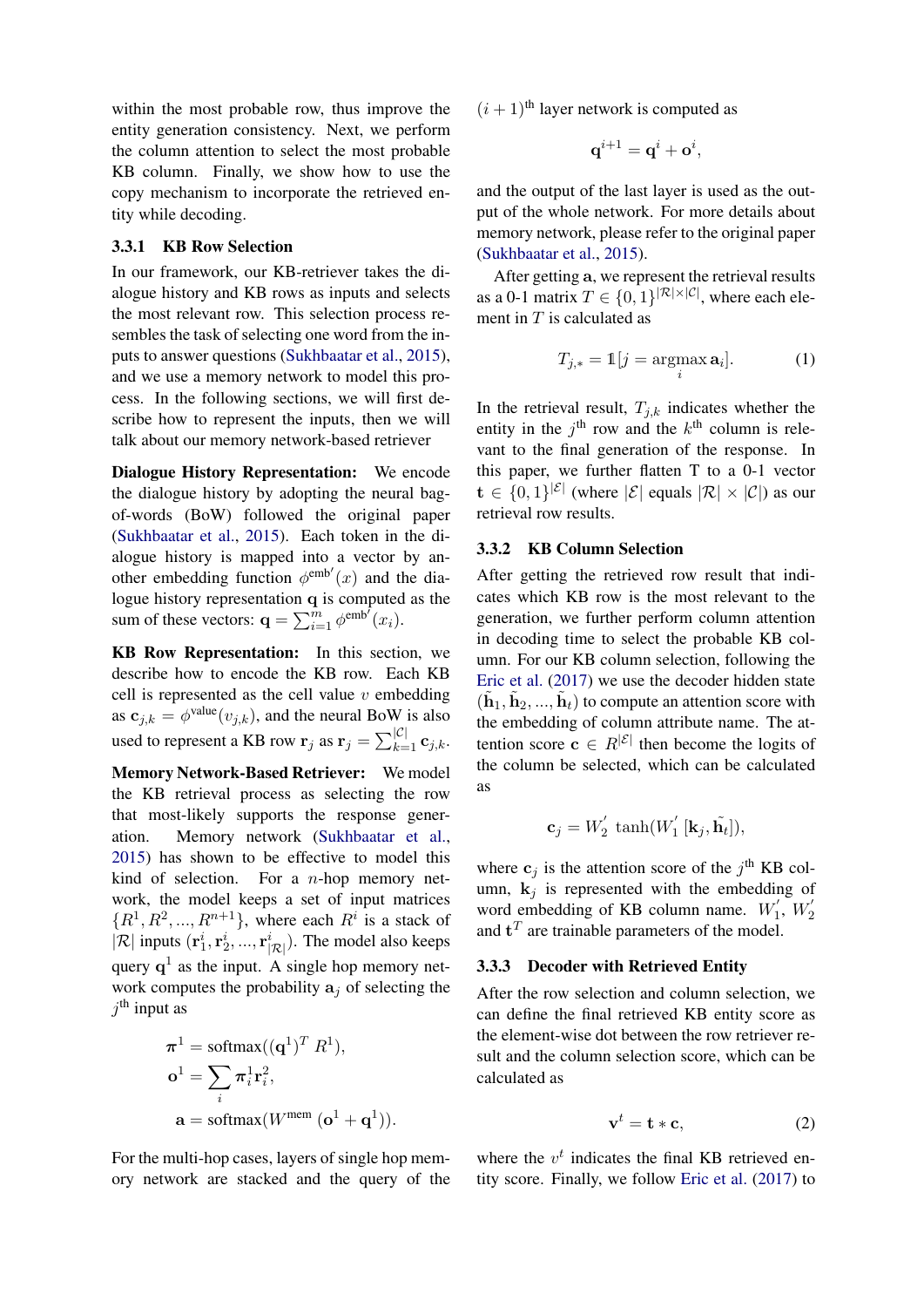use copy mechanism to incorporate the retrieved entity, which can be defined as

$$
\mathbf{o}_t = U\left[\tilde{\mathbf{h}}_t, \tilde{\mathbf{h}'}_t\right] + \mathbf{v}^t,
$$

where  $\mathbf{o}_t$ s dimensionality is  $|\mathcal{V}| + |\mathcal{E}|$ . In  $\mathbf{v}^t$ , lower  $|\mathcal{V}|$  is zero and the rest $|\mathcal{E}|$  is retrieved entity scores.

# 4 Training the KB-Retriever

As mentioned in section [3.3.1,](#page-3-0) we adopt the memory network to train our KB-retriever. However, in the Seq2Seq dialogue generation, the training data does not include the annotated KB row retrieval results, which makes supervised training the KBretriever impossible. To tackle this problem, we propose two training methods for our KB-rowretriever. 1) In the first method, inspired by the recent success of distant supervision in information extraction [\(Zeng et al.,](#page-9-5) [2015;](#page-9-5) [Mintz et al.,](#page-8-11) [2009;](#page-8-11) [Min et al.,](#page-8-12) [2013;](#page-8-12) [Xu et al.,](#page-9-6) [2013\)](#page-9-6), we take advantage of the similarity between the surface string of KB entries and the reference response, and design a set of heuristics to extract training data for the KB-retriever. 2) In the second method, instead of training the KB-retriever as an independent component, we train it along with the training of the Seq2Seq dialogue generation. To make the retrieval process in Equation [1](#page-3-1) differentiable, we use Gumbel-Softmax [\(Jang et al.,](#page-8-9) [2017\)](#page-8-9) as an approximation of the argmax during training.

#### 4.1 Training with Distant Supervision

Although it's difficult to obtain the annotated retrieval data for the KB-retriever, we can "guess" the most relevant KB row from the reference response, and then obtain the weakly labeled data for the retriever. Intuitively, for the current utterance in the same dialogue which usually belongs to one topic and the KB row that contains the largest number of entities mentioned in the whole dialogue should support the utterance. In our training with distant supervision, we further simplify our assumption and assume that one dialogue which is usually belongs to one topic and can be supported by the most relevant KB row, which means for a  $k$ -turned dialogue, we construct  $k$  pairs of training instances for the retriever and all the inputs  $(u_1, s_1, \ldots, s_{i-1}, u_i \mid i \leq k)$  are associated with the same weakly labeled KB retrieval result  $T^*$ .

In this paper, we compute each row's similarity to the whole dialogue and choose the

most similar row as  $T^*$ . We define the similarity of each row as the number of matched spans with the surface form of the entities in the row. Taking the dialogue in Figure [1](#page-0-0) for an example, the similarity of the  $4<sup>th</sup>$  row equals to 4 with "200 Alester Ave", "gas station", "Valero", and "road block nearby" matching the dialogue context; and the similarity of the  $7<sup>th</sup>$  row equals to 1 with only "road block nearby" matching.

In our model with the distantly supervised retriever, the retrieval results serve as the input for the Seq2Seq generation. During training the Seq2Seq generation, we use the weakly labeled retrieval result  $T^*$  as the input.

# 4.2 Training with Gumbel-Softmax

In addition to treating the row retrieval result as an input to the generation model, and training the kbrow-retriever independently, we can train it along with the training of the Seq2Seq dialogue generation in an end-to-end fashion. The major difficulty of such a training scheme is that the discrete retrieval result is not differentiable and the training signal from the generation model cannot be passed to the parameters of the retriever. Gumbel-softmax technique [\(Jang et al.,](#page-8-9) [2017\)](#page-8-9) has been shown an effective approximation to the discrete variable and proved to work in sentence representation. In this paper, we adopt the Gumbel-Softmax technique to train the KB retriever. We use

$$
T_{j,*}^{\text{approx}} = \frac{\exp((\log(\mathbf{a}_j) + \mathbf{g}_j)/\tau)}{\sum_i \exp((\log(\mathbf{a}_i) + \mathbf{g}_i)/\tau)},
$$

as the approximation of T, where  $g_i$  are i.i.d samples drawn from Gumbel $(0, 1)^1$  $(0, 1)^1$  $(0, 1)^1$  and  $\tau$  is a constant that controls the smoothness of the distribution.  $T_i^{\text{approx}}$ <sup>sapprox</sup> replaces  $T_j$  in equation [1](#page-3-1) and goes through the same flattening and expanding process as V to get  $\mathbf{v}^{\text{t}^{\text{approx}'}}$  and the training signal from Seq2Seq generation is passed via the logit

$$
\mathbf{o}^{\text{approx}}_t = U\left[\tilde{\mathbf{h}}_t, \tilde{\mathbf{h}}_t'\right] + \mathbf{v}^{\text{approx}'}.
$$

To make training with Gumbel-Softmax more stable, we first initialize the parameters by pretraining the KB-retriever with distant supervision and further fine-tuning our framework.

<span id="page-4-0"></span><sup>&</sup>lt;sup>1</sup> We sample g by drawing  $u \sim$  Uniform $(0, 1)$  then computing  $\mathbf{g} = -\log(-\log(u))$ .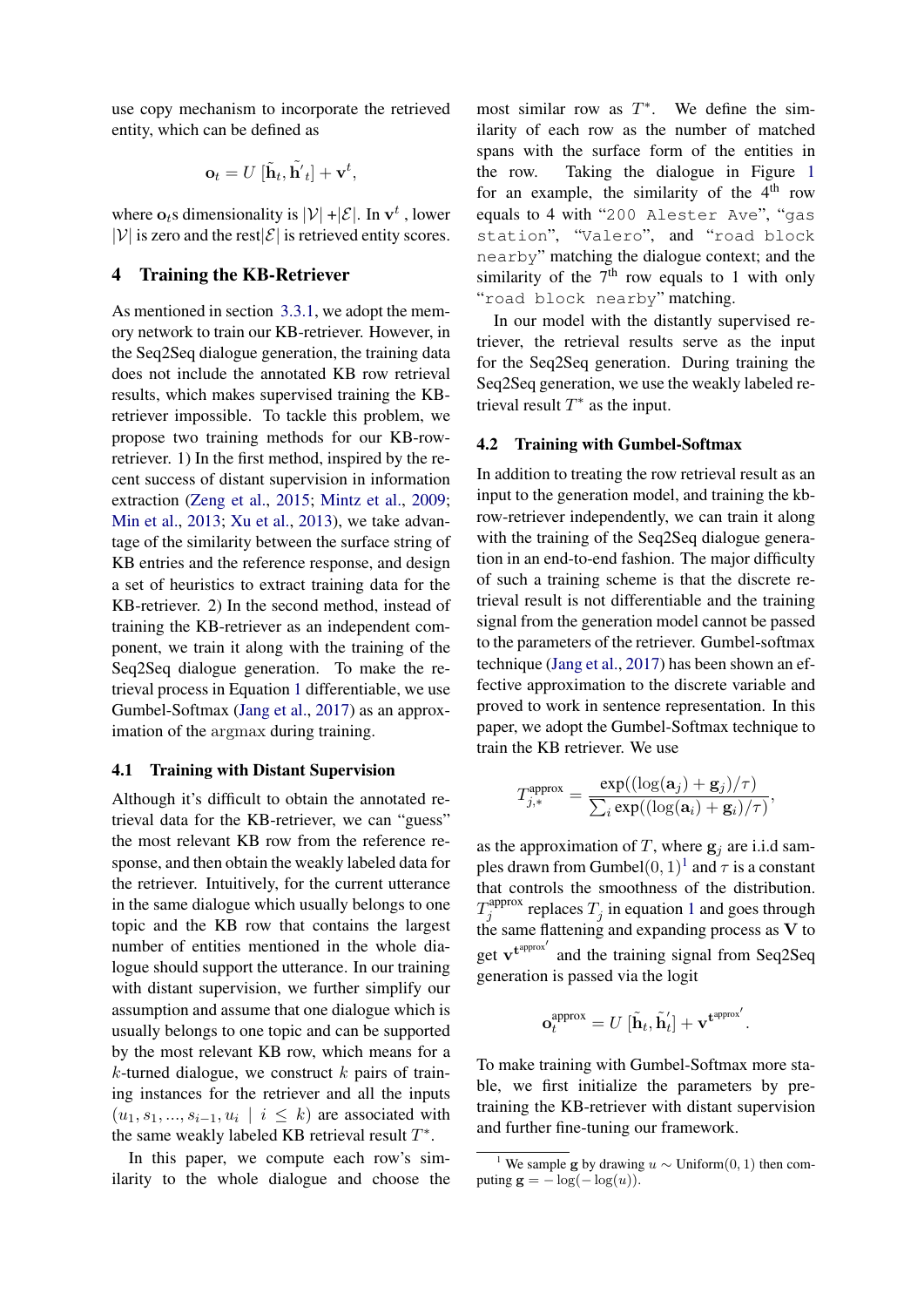### 4.3 Experimental Settings

We choose the InCar Assistant dataset [\(Eric et al.,](#page-8-5) [2017\)](#page-8-5) including three distinct domains: navigation, weather and calendar domain. For weather domain, we follow [Wen et al.](#page-9-1) [\(2018\)](#page-9-1) to separate the highest temperature, lowest temperature and weather attribute into three different columns. For calendar domain, there are some dialogues without a KB or incomplete KB. In this case, we padding a special token "-" in these incomplete KBs. Our framework is trained separately in these three domains, using the same train/validation/test split sets as [Eric et al.](#page-8-5)  $(2017)^2$  $(2017)^2$  $(2017)^2$  To justify the generalization of the proposed model, we also use another public CamRest dataset [\(Wen et al.,](#page-9-2) [2017b\)](#page-9-2) and partition the datasets into training, validation and testing set in the ratio  $3:1:1.^3$  $3:1:1.^3$  Especially, we hired some human experts to format the CamRest dataset by equipping the corresponding KB to every dialogues.

All hyper-parameters are selected according to validation set. We use a three-hop memory network to model our KB-retriever. The dimensionalities of the embedding is selected from {100, 200} and LSTM hidden units is selected from {50, 100, 150, 200, 350}. The dropout we use in our framework is selected from  ${0.25, 0.5, 0.75}$  and the batch size we adopt is selected from  $\{1, 2\}$ . L2 regularization is used on our model with a tension of  $5 \times 10^{-6}$  for reducing overfitting. For training the retriever with distant supervision, we adopt the weight typing trick [\(Liu and Perez,](#page-8-13) [2017\)](#page-8-13). We use Adam [\(Kingma and](#page-8-14) [Ba,](#page-8-14) [2014\)](#page-8-14) to optimize the parameters in our model and adopt the suggested hyper-parameters for optimization.

We adopt both the automatic and human evaluations in our experiments.

# 4.4 Baseline Models

We compare our model with several baselines including:

• Attn seq2seq [\(Luong et al.,](#page-8-15) [2015b\)](#page-8-15): A model with simple attention over the input context at each time step during decoding.

- Ptr-UNK [\(Gulcehre et al.,](#page-8-16) [2016\)](#page-8-16): Ptr-UNK is the model which augments a sequenceto-sequence architecture with attention-based copy mechanism over the encoder context.
- KV Net [\(Eric et al.,](#page-8-5) [2017\)](#page-8-5): The model adopted and argumented decoder which decodes over the concatenation of vocabulary and KB entities, which allows the model to generate entities.
- Mem2Seq [\(Madotto et al.,](#page-8-6) [2018\)](#page-8-6): Mem2Seq is the model that takes dialogue history and KB entities as input and uses a pointer gate to control either generating a vocabulary word or selecting an input as the output.
- **DSR** [\(Wen et al.,](#page-9-1) [2018\)](#page-9-1): DSR leveraged dialogue state representation to retrieve the KB implicitly and applied copying mechanism to retrieve entities from knowledge base while decoding.

In InCar dataset, for the *Attn seq2seq*, *Ptr-UNK* and *Mem2seq*, we adopt the reported results from [Madotto et al.](#page-8-6) [\(2018\)](#page-8-6). In CamRest dataset, for the *Mem2Seq*, we adopt their open-sourced code to get the results while for the *DSR*, we run their code on the same dataset to obtain the results.[4](#page-5-2)

# 5 Results

Follow the prior works [\(Eric et al.,](#page-8-5) [2017;](#page-8-5) [Madotto](#page-8-6) [et al.,](#page-8-6) [2018;](#page-8-6) [Wen et al.,](#page-9-1) [2018\)](#page-9-1), we adopt the *BLEU* and the *Micro Entity F1* to evaluate our model performance. The experimental results are illustrated in Table [1.](#page-6-0)

In the first block of Table [1,](#page-6-0) we show the Human, rule-based and KV Net (with\*) result which are reported from [Eric et al.](#page-8-5) [\(2017\)](#page-8-5). We argue that their results are not directly comparable because their work uses the entities in thier canonicalized forms, which are not calculated based on real entity value. It's noticing that our framework with two methods still outperform KV Net in In-Car dataset on whole BLEU and Entity F metrics, which demonstrates the effectiveness of our framework.

<span id="page-5-0"></span> $2$ We obtain the BLEU and Entity F1 score on the whole InCar dataset by mixing all generated response and evaluating them together.

<span id="page-5-1"></span><sup>&</sup>lt;sup>3</sup>The dataset can be available at: [https://github.](https://github.com/yizhen20133868/Retriever-Dialogue) [com/yizhen20133868/Retriever-Dialogue](https://github.com/yizhen20133868/Retriever-Dialogue)

<span id="page-5-2"></span><sup>4</sup>We adopt the same pre-processed dataset from [Madotto](#page-8-6) [et al.](#page-8-6) [\(2018\)](#page-8-6). We can find that experimental results is slightly different with their reported performance [\(Wen et al.,](#page-9-1) [2018\)](#page-9-1) because of their different tokenized utterances and normalization for entities.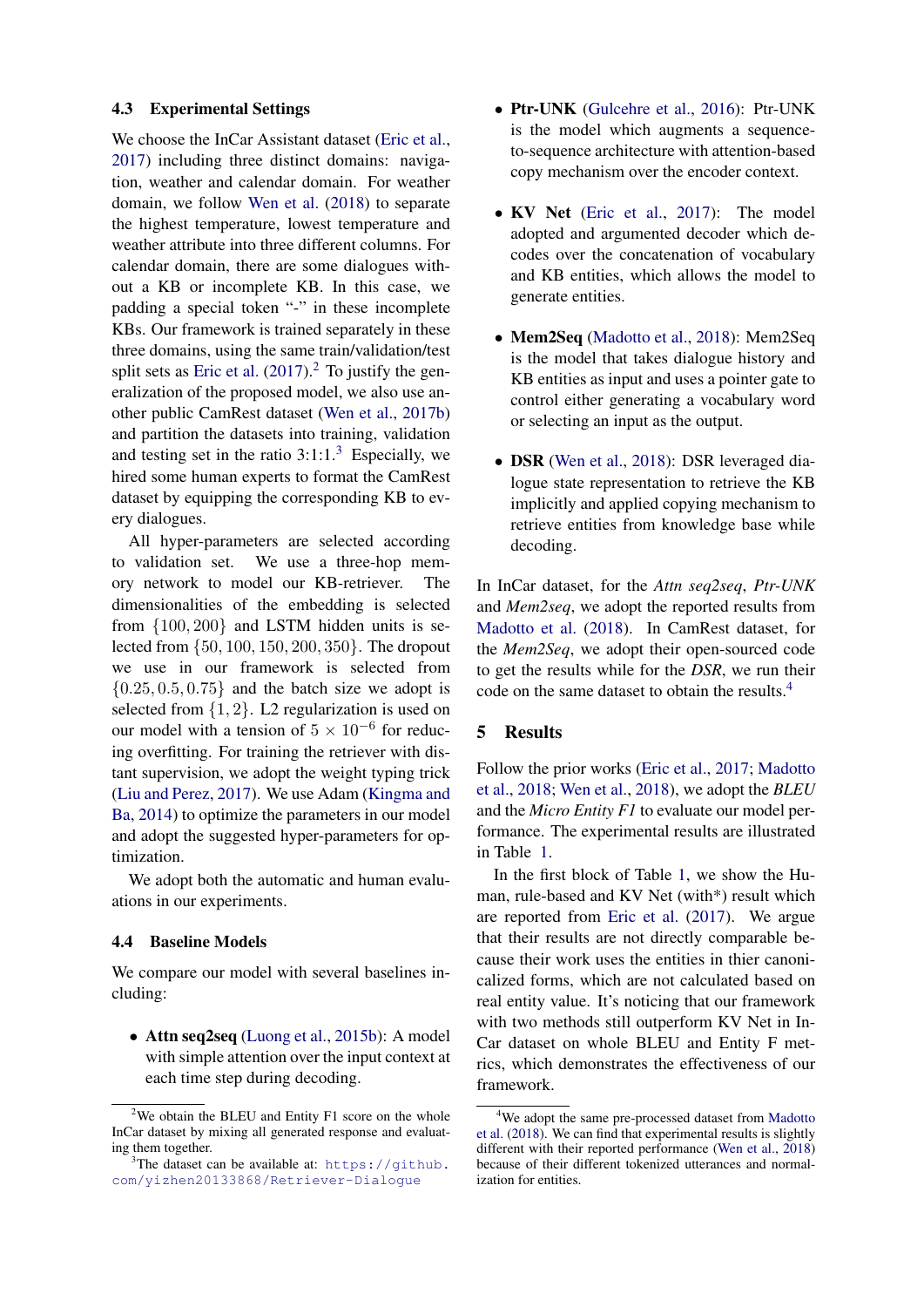<span id="page-6-0"></span>

|                                    | <b>InCar</b><br>CamRest |      |                |               |                |             |      |
|------------------------------------|-------------------------|------|----------------|---------------|----------------|-------------|------|
| Model                              | <b>BLEU</b>             | F1   | Navigate<br>F1 | Weather<br>F1 | Calendar<br>F1 | <b>BLEU</b> | F1   |
| Human* (Eric et al., 2017)         | 13.5                    | 60.7 | 55.2           | 61.6          | 64.3           |             |      |
| Rule-Based* (Eric et al., 2017)    | 6.6                     | 43.8 | 40.4           | 39.5          | 61.3           |             |      |
| KV Net* (Eric et al., $2017$ )     | 13.2                    | 48.0 | 41.3           | 47.0          | 62.9           |             |      |
| Attn seq2seq (Luong et al., 2015b) | 9.3                     | 11.9 | 10.8           | 25.6          | 23.4           |             |      |
| Ptr-UNK (Gulcehre et al., 2016)    | 8.3                     | 22.7 | 14.9           | 26.7          | 26.9           |             |      |
| Mem2Seq (Madotto et al., 2018)     | 12.6                    | 33.4 | 20.0           | 32.8          | 49.3           | 16.6        | 42.4 |
| <b>DSR</b> (Wen et al., 2018)      | 12.7                    | 51.9 | 52.0           | 50.4          | 52.1           | 18.3        | 53.6 |
| w/ distant supervision             | 14.1                    | 51.9 | 51.6           | 49.6          | 54.2           | 17.4        | 58.0 |
| w/ Gumbel-Softmax                  | 13.9                    | 53.7 | 54.5           | 52.2          | 55.6           | 18.5        | 58.6 |

Table 1: Comparison of our model with baselines

In the second block of Table [1,](#page-6-0) we can see that our framework trained with both the distant supervision and the Gumbel-Softmax beats all existing models on two datasets. Our model outperforms each baseline on both BLEU and F1 metrics. In InCar dataset, Our model with Gumbel-Softmax has the highest BLEU compared with baselines, which which shows that our framework can generate more fluent response. Especially, our framework has achieved 2.5% improvement on navigate domain, 1.8% improvement on weather domain and 3.5% improvement on calendar domain on F1 metric. It indicates that the effectiveness of our KB-retriever module and our framework can retrieve more correct entity from KB. In CamRest dataset, the same trend of improvement has been witnessed, which further show the effectiveness of our framework.

Besides, we observe that the model trained with Gumbel-Softmax outperforms with distant supervision method. We attribute this to the fact that the KB-retriever and the Seq2Seq module are finetuned in an end-to-end fashion, which can refine the KB-retriever and further promote the dialogue generation.

# 5.1 The proportion of responses that can be supported by a single KB row

In this section, we verify our assumption by examining the proportion of responses that can be supported by a single row.

We define a response being supported by the most relevant KB row as all the responded entities are included by that row. We study the proportion of these responses over the test set. The number is 95% for the navigation domain, 90% for the CamRest dataset and 80% for the weather domain. This confirms our assumption that most responses can be supported by the relevant KB row.

<span id="page-6-1"></span>

Figure 3: Correlation between the number of KB rows and generation consistency on navigation domain.

Correctly retrieving the supporting row should be beneficial.

We further study the weather domain to see the rest 20% exceptions. Instead of being supported by multiple rows, most of these exceptions cannot be supported by any KB row. For example, there is one case whose reference response is "*It 's not rainy today*", and the related KB entity is sunny. These cases provide challenges beyond the scope of this paper. If we consider this kind of cases as being supported by a single row, such proportion in the weather domain is 99%.

#### 5.2 Generation Consistency

In this paper, we expect the consistent generation from our model. To verify this, we compute the consistency recall of the utterances that have multiple entities. An utterance is considered as consistent if it has multiple entities and these entities belong to the same row which we annotated with distant supervision.

The consistency result is shown in Table [2.](#page-7-0) From this table, we can see that incorporating retriever in the dialogue generation improves the consistency.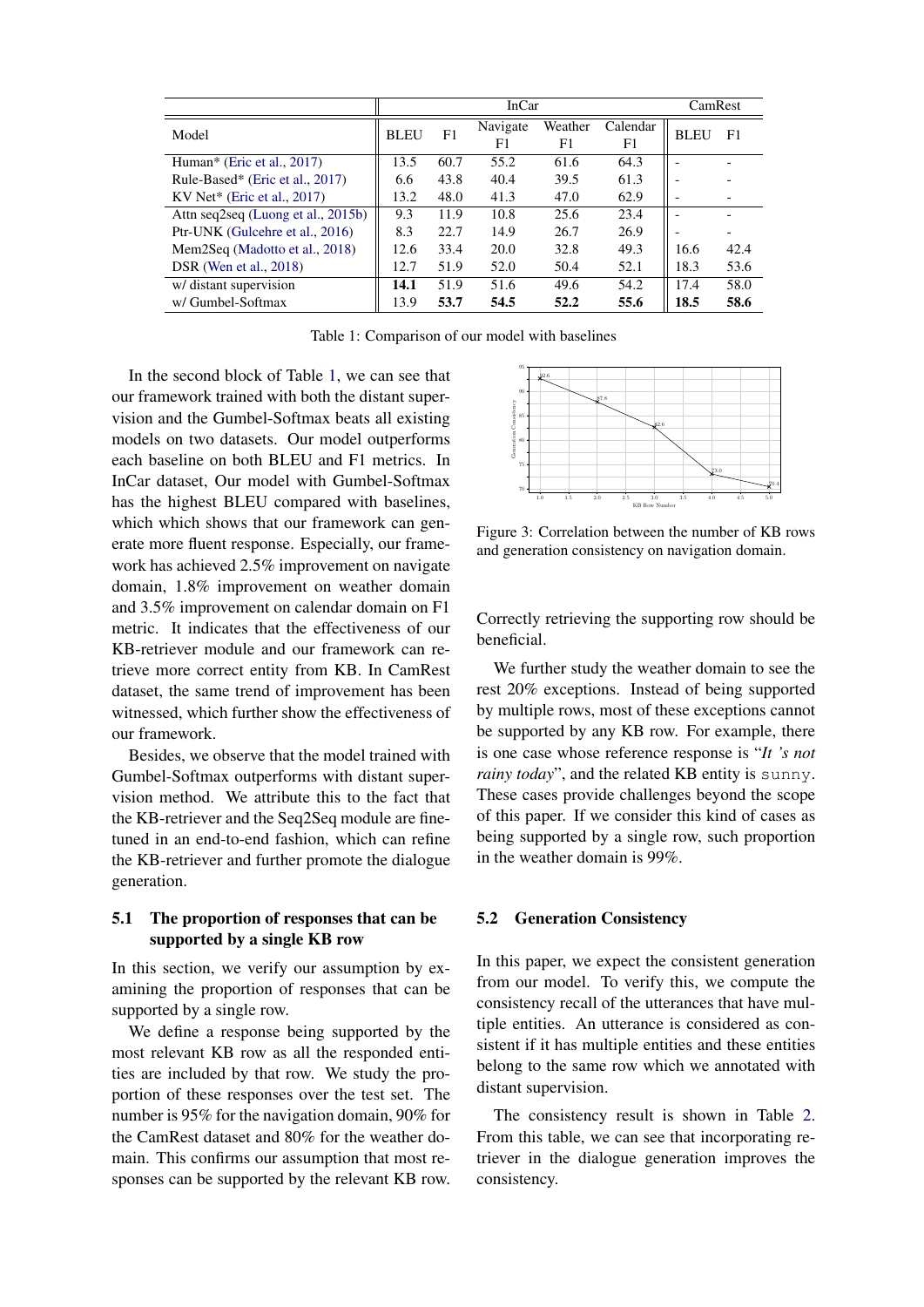# 5.3 Correlation between the number of KB rows and generation consistency

To further explore the correlation between the number of KB rows and generation consistency, we conduct experiments with distant manner to study the correlation between the number of KB rows and generation consistency.

We choose KBs with different number of rows on a scale from 1 to 5 for the generation. From Figure [3,](#page-6-1) as the number of KB rows increase, we can see a decrease in generation consistency. This indicates that irrelevant information would harm the dialogue generation consistency.

# 5.4 Visualization

To gain more insights into how the our retriever module influences the whole KB score distribution, we visualized the KB entity probability at the decoding position where we generate the entity 200 Alester Ave. From the example (Fig [4\)](#page-7-1), we can see the  $4<sup>th</sup>$  row and the  $1<sup>th</sup>$  column has the highest probabilities for generating 200 Alester Ave, which verify the effectiveness of firstly selecting the most relevant KB row and further selecting the most relevant KB column.

#### 5.5 Human Evaluation

We provide human evaluation on our framework and the compared models. These responses are based on distinct dialogue history. We hire several human experts and ask them to judge the quality of the responses according to correctness, fluency, and humanlikeness on a scale from 1 to 5. In each judgment, the expert is presented with the dialogue history, an output of a system with the name anonymized, and the gold response.

The evaluation results are illustrated in Table [2.](#page-7-0) Our framework outperforms other baseline models on all metrics according to Table [2.](#page-7-0) The most significant improvement is from correctness, indicating that our model can retrieve accurate entity from KB and generate more informative information that the users want to know.

# 6 Related Work

Sequence-to-sequence (Seq2Seq) models in text generation [\(Sutskever et al.,](#page-9-0) [2014;](#page-9-0) [Bahdanau](#page-8-0) [et al.,](#page-8-0) [2014;](#page-8-0) [Luong et al.,](#page-8-1) [2015a;](#page-8-1) [Nallapati et al.,](#page-8-2) [2016b](#page-8-2)[,a\)](#page-8-3) has gained more popular and they are applied for the open-domain dialogs [\(Vinyals and Le,](#page-9-7)

<span id="page-7-0"></span>

| Model                  | Cons. | Human Evaluation |      |      |
|------------------------|-------|------------------|------|------|
|                        |       | Cor.             | Flu. | Hum. |
| Copy Net               | 21.2  | 4.14             | 4.40 | 4.36 |
| Mem2Seq                | 38.1  | 4.29             | 4.29 | 4.27 |
| <b>DSR</b>             | 70.3  | 4.59             | 4.71 | 4.65 |
| w/ distant supervision | 65.8  | 4.53             | 4.71 | 4.64 |
| w/ Gumble-Softmax      | 72.1  | 4.64             |      | 4.69 |

Table 2: The generation consistency and Human Evaluation on navigation domain. *Cons.* represents *Consistency*. *Cor.* represents *Correctness*. *Flu*. represents *Fluency* and *Hum.* represents *Humanlikeness.*

<span id="page-7-1"></span>

| <b>Address</b>        |         | Distance POI type   | POI                                          | <b>Traffic</b> info  |
|-----------------------|---------|---------------------|----------------------------------------------|----------------------|
| 638 Amherst St        | 3 miles | grocery store       | Sigona Farmers Market                        | car collision nearby |
| 269 Alger Dr          | 1 miles | coffee or tea place | Cafe Venetia                                 | car collision nearby |
| 5672 barringer street | 5 miles | certain address     | 5672 barringer street                        | no traffic           |
| 200 Alester Ave       | 2 miles | gas station         | Valero                                       | road block nearby    |
| 899 Ames Ct           | 5 miles | hospital            | Stanford Childrens Health   moderate traffic |                      |
| 481 Amaranta Ave      | 1 miles | parking garage      | Palo Alto Garage R                           | moderate traffic     |
| 145 Amherst St        | 1 miles | coffee or tea place | Teavana                                      | road block nearby    |
| 409 Bollard St        | 5 miles | grocery store       | <b>Willows Market</b>                        | no traffic           |
|                       |         |                     |                                              |                      |
| 200 Alester Ave       | 2 miles | gas station         | Valero                                       | road block nearby    |
| 0.817                 | 0.017   | 0.052               | 0.071                                        | 0.043                |

Figure 4: KB score distribution. The distribution is the timestep when generate entity 200 Alester Ave for response " *Valero is located at 200 Alester Ave*"

[2015;](#page-9-7) [Serban et al.,](#page-9-8) [2016\)](#page-9-8) in the end-to-end training method. Recently, the Seq2Seq can be used for learning task oriented dialogs and how to query the structured KB is the remaining challenges.

Properly querying the KB has long been a challenge in the task-oriented dialogue system. In the pipeline system, the KB query is strongly correlated with the design of language understanding, state tracking, and policy management. Typically, after obtaining the dialogue state, the policy management module issues an API call accordingly to query the KB. With the development of neural network in natural language processing, efforts have been made to replacing the discrete and predefined dialogue state with the distributed representation [\(Bordes and Weston,](#page-8-8) [2017;](#page-8-8) [Wen et al.,](#page-9-2) [2017b,](#page-9-2)[a;](#page-9-3) [Liu and Lane,](#page-8-17) [2017\)](#page-8-17). In our framework, our retrieval result can be treated as a numeric representation of the API call return.

Instead of interacting with the KB via API calls, more and more recent works tried to incorporate KB query as a part of the model. The most popular way of modeling KB query is treating it as an attention network over the entire KB entities [\(Eric](#page-8-5) [et al.,](#page-8-5) [2017;](#page-8-5) [Dhingra et al.,](#page-8-18) [2017;](#page-8-18) [Reddy et al.,](#page-8-7) [2018;](#page-8-7) [Raghu et al.,](#page-8-19) [2019;](#page-8-19) [Wu et al.,](#page-9-9) [2019\)](#page-9-9) and the return can be a fuzzy summation of the entity representations. [Madotto et al.](#page-8-6) [\(2018\)](#page-8-6)'s practice of modeling the KB query with memory network can also be considered as learning an attentive prefer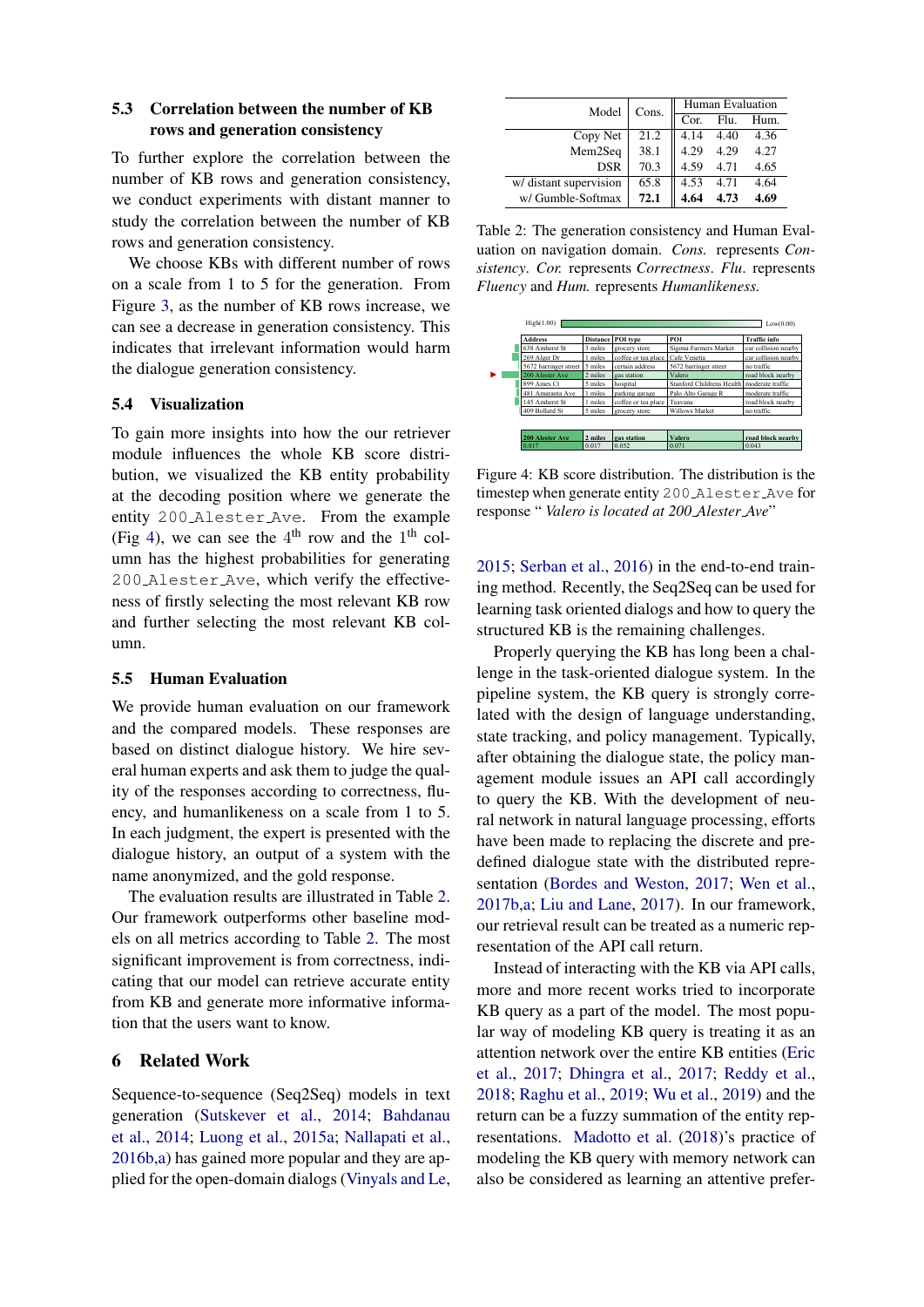ence over these entities. [Wen et al.](#page-9-1) [\(2018\)](#page-9-1) propose the implicit dialogue state representation to query the KB and achieve the promising performance. Different from their modes, we propose the KB-retriever to explicitly query the KB, and the query result is used to filter the irrelevant entities in the dialogue generation to improve the consistency among the output entities.

# 7 Conclusion

In this paper, we propose a novel framework to improve entities consistency by querying KB in two steps. In the first step, inspired by the observation that a response can usually be supported by a single KB row, we introduce the KB retriever to return the most relevant KB row, which is used to filter the irrelevant KB entities and encourage consistent generation. In the second step, we further perform attention mechanism to select the most relevant KB column. Experimental results show the effectiveness of our method. Extensive analysis further confirms the observation and reveal the correlation between the success of KB query and the success of task-oriented dialogue generation.

# Acknowledgments

We thank the anonymous reviewers for their helpful comments and suggestions. This work was supported by the National Natural Science Foundation of China (NSFC) via grant 61976072, 61632011 and 61772153.

# References

- <span id="page-8-0"></span>Dzmitry Bahdanau, Kyunghyun Cho, and Yoshua Bengio. 2014. Neural machine translation by jointly learning to align and translate. *arXiv preprint arXiv:1409.0473*.
- <span id="page-8-8"></span>Antoine Bordes and Jason Weston. 2017. Learning end-to-end goal-oriented dialog. In *Proc. of ICLR*.
- <span id="page-8-18"></span>Bhuwan Dhingra, Lihong Li, Xiujun Li, Jianfeng Gao, Yun-Nung Chen, Faisal Ahmed, and Li Deng. 2017. Towards end-to-end reinforcement learning of dialogue agents for information access. In *Proc. of ACL*.
- <span id="page-8-5"></span>Mihail Eric, Lakshmi Krishnan, Francois Charette, and Christopher D Manning. 2017. Key-value retrieval networks for task-oriented dialogue. In *Proc. of SIGDial*.
- <span id="page-8-4"></span>Mihail Eric and Christopher Manning. 2017. A copyaugmented sequence-to-sequence architecture gives

good performance on task-oriented dialogue. In *Proc. of EACL*.

- <span id="page-8-16"></span>Caglar Gulcehre, Sungjin Ahn, Ramesh Nallapati, Bowen Zhou, and Yoshua Bengio. 2016. Pointing the unknown words. In *Proc. of ACL*.
- <span id="page-8-10"></span>Sepp Hochreiter and Jürgen Schmidhuber. 1997. Long short-term memory. *Neural computation*.
- <span id="page-8-9"></span>Eric Jang, Shixiang Gu, and Ben Poole. 2017. Categorical reparameterization with gumbel-softmax. In *ICLR*.
- <span id="page-8-14"></span>Diederik P Kingma and Jimmy Ba. 2014. Adam: A method for stochastic optimization. *arXiv preprint arXiv:1412.6980*.
- <span id="page-8-17"></span>Bing Liu and Ian Lane. 2017. An end-to-end trainable neural network model with belief tracking for taskoriented dialog. In *Interspeech 2017*.
- <span id="page-8-13"></span>Fei Liu and Julien Perez. 2017. Gated end-to-end memory networks. In *Proc. of ACL*.
- <span id="page-8-1"></span>Thang Luong, Hieu Pham, and Christopher D. Manning. 2015a. Effective approaches to attentionbased neural machine translation. In *Proc. of EMNLP*.
- <span id="page-8-15"></span>Thang Luong, Hieu Pham, and Christopher D. Manning. 2015b. Effective approaches to attentionbased neural machine translation. In *Proc. of EMNLP*.
- <span id="page-8-6"></span>Andrea Madotto, Chien-Sheng Wu, and Pascale Fung. 2018. Mem2seq: Effectively incorporating knowledge bases into end-to-end task-oriented dialog systems. In *Proc. of ACL*.
- <span id="page-8-12"></span>Bonan Min, Ralph Grishman, Li Wan, Chang Wang, and David Gondek. 2013. Distant supervision for relation extraction with an incomplete knowledge base. In *Proc. of ACL*.
- <span id="page-8-11"></span>Mike Mintz, Steven Bills, Rion Snow, and Dan Jurafsky. 2009. Distant supervision for relation extraction without labeled data. In *Proc. of ACL*.
- <span id="page-8-3"></span>Ramesh Nallapati, Bing Xiang, and Bowen Zhou. 2016a. Sequence-to-sequence rnns for text summarization.
- <span id="page-8-2"></span>Ramesh Nallapati, Bowen Zhou, Cicero dos Santos, Caglar Gulcehre, and Bing Xiang. 2016b. Abstractive text summarization using sequence-to-sequence rnns and beyond. In *Proc. of SIGNLL*.
- <span id="page-8-19"></span>Dinesh Raghu, Nikhil Gupta, and Mausam. 2019. Disentangling Language and Knowledge in Task-Oriented Dialogs. In *Proc. of NAACL*.
- <span id="page-8-7"></span>Revanth Reddy, Danish Contractor, Dinesh Raghu, and Sachindra Joshi. 2018. Multi-level memory for task oriented dialogs. *arXiv preprint arXiv:1810.10647*.